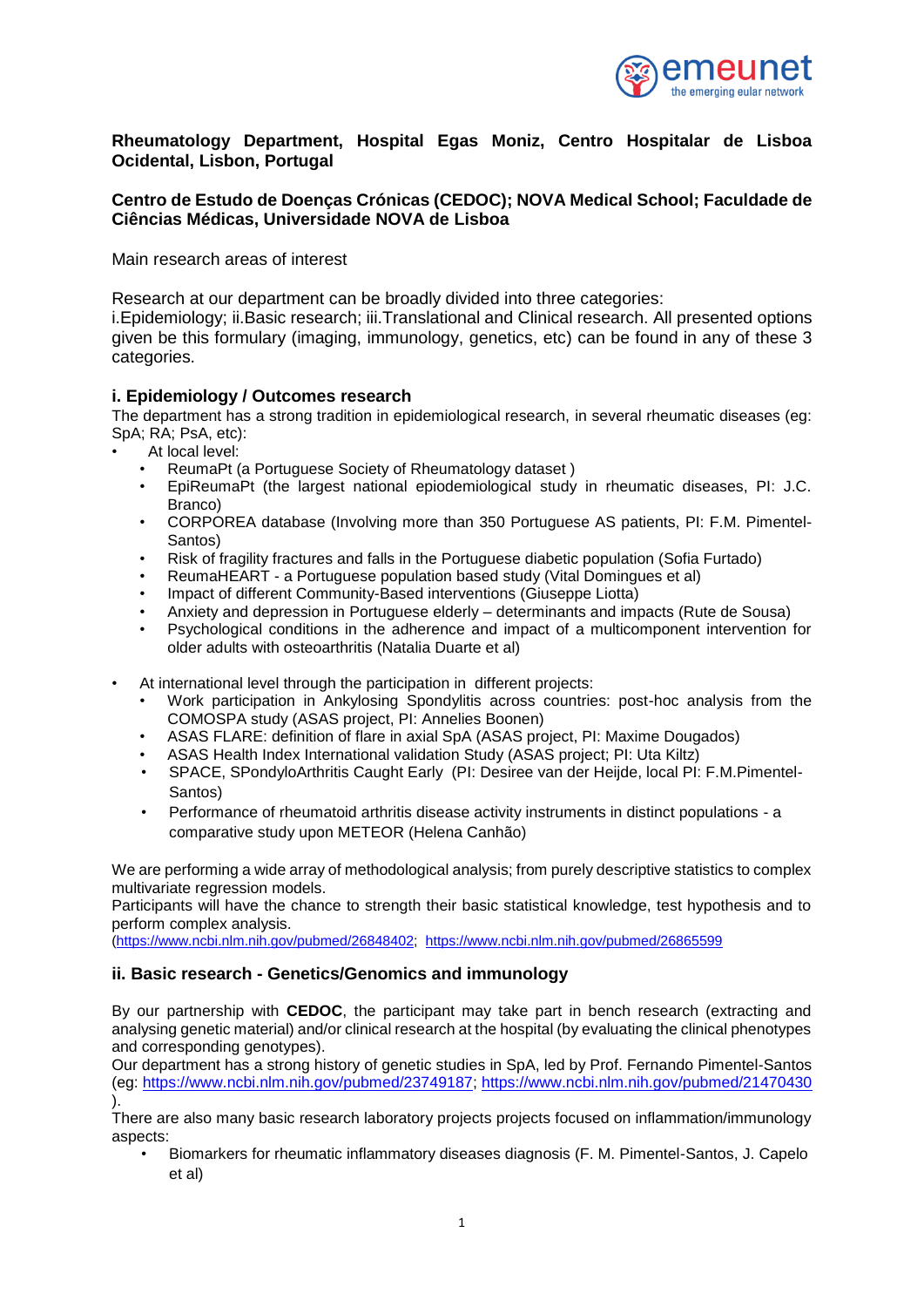

• Biomarkers identification of anti-TNF α agent's efficacy in Ankylosing Spondylitis patients using a transcriptome analysis and mass spectrometry (J.C.Branco, F.M. Pimentel-Santos et al); EudraCT number 2013-004406-25

We are participating in several International projects as in Immunochip consortia with several publications.

## **iii. Clinical and translational research (including imaging)**

Our department has many ongoing clinical and translational trials. From ongoing industry related drug<br>trials (phase III and IV) to validation of measurement scores and indexes trials (phase III and IV) to validation of measurement scores and indexes [\(https://www.ncbi.nlm.nih.gov/pubmed/21971711\)](https://www.ncbi.nlm.nih.gov/pubmed/21971711), and purely exploratory projects (all with a strong background) that exalt the empiricist spirit of Science.

Since there are usually many different projects running at different times we strongly recommend the participant to share his/her interests in order to be matched in the best possible project. Some examples:

- myoSpA: the role of the muscle in Spondyloarthritis, a new paradigm (F.M.Pimentel-Santos, J.C.Branco et al)
- 2M+2BC Project: muscle tone, gait pattern, body balance, spine biomechanics, body mass index evaluation in axial Spondyloarthritis (F.M. Pimentel-Santos, J.C. Branco et al)

Ultrasound in the Assessment of the Carpal Tunnel Syndrome: A step forward (S Falcao, J Branco et al)

Main musculoskeletal and rheumatic diseases investigated:

Ankylosing spondylitis/axial Spondyloarthritis, Pediatric Rheumatology, Rheumatoid arthritis, Osteoporosis and metabolic bone diseases. Lupus/Anti-phospholipid syndrome, Osteoarthritis, Psoriasis/Psoriatic arthritis, Fibromyalgia, Imaging (focus on ultrasound).

Clincial Practice:

Our centre has an outpatient clinic for general rheumatology that is open every day of the week. It also has specialized outpatient clinics for spondyloarthritis (In this context there are some Multidisciplinary clinicians as Rheuma/Ophtalmology; Rheuma/Imaging and Rheuma/Dermatology) and JIA (In this context there are a Multidisciplinary clinicians- Rheuma/Ophtalmology).

Additionally, there is a rheumatology ward with 4 beds.

We also have several rooms for diagnostic and therapeutic techniques (diagnostic and interventional ultrasound, interventional radiology), and once a week biopsies are performed at the operation room (synovial, salivary glands, subcutaneous fat, etc). A polarised light microscope is available for synovial fluid analysis, regarding crystal identification. Capillaroscopies are also performed in a regular basis.

The day hospital is relevant for intravenous administration of several therapies, including Biologics (TNFi, anti-IL6, B-Cells deplectors,etc)

Practical information:

The centre can provide research opportunities for: PhD students, clinical research fellows, medical students, specialty trainees, basic scientists, clinical internship/fellowship. Enrolment to full PhD and Master programs is also possible. However applications must be done by a formal process through NOVA-Medical School. Additional informations about the programmes and fees are available at: [http://www.fcm.unl.pt/main/index.php?lang=en#](http://www.fcm.unl.pt/main/index.php?lang=en)

Duration of stay: Any duration can be agreed with the Head of the Department, taking into account the available resources at the time.

In order to make a better use of the available resources, we request a list of "learning goals" to be achieved and we will provide a logbook. This logbook is not intended to be a formal evaluation, but only a practical way to satisfy the needs of our institution and our visitor.

Fluency in English or Portuguese (one or both) is demanded to all scientific visitors;

Some basic understanding of Portuguese is also required for clinical activities.

Funding: Some funding might be available via institute Websites:

- <http://www.chlo.min-saude.pt/index.php/servicos-clinicos/41-medicina/101-reumatologia-hem>
- <http://cedoc.unl.pt/rheumatological-diseases/>